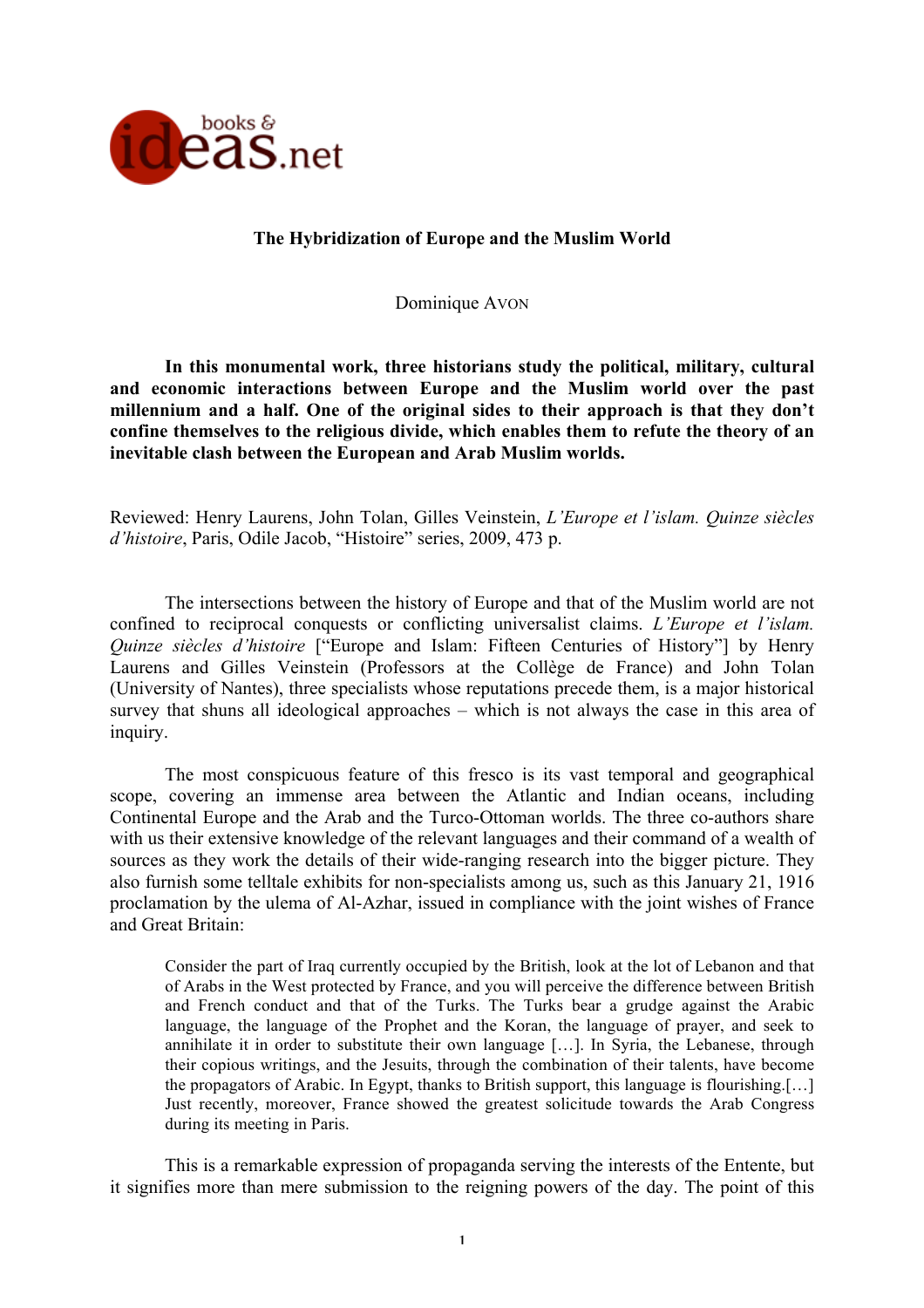quote is not to illustrate the influence and forms of domination of certain powers over others. And yet the symbols are legion in this historical survey. For example, the very first words uttered on the threshold of the New World in 1492 were spoken in the "language of the Koran" by one Luis de Torres, a Jewish convert to Christianity<sup>1</sup> who disembarked with Columbus on the island in the Bahamas which Columbus subsequently dubbed San Salvador. Other noteworthy examples include the Muslim Ibn Jubayr charmed by a Christmas mass during the Crusades; French explorer Pierre Belon du Mans vaunting the merits of slavery under the Turks in the  $16<sup>th</sup>$  century, at a time when the latter posed a formidable threat to the European Orient; and Isabelle Eberhardt, a Catholic who converted to Islam at the height of European colonization of the Muslim world. So one could write a history without any mention of friction, hitches or bloodshed, a fitting narrative for an "age of dialogue," but this is not the option the authors have picked.

#### **Alliances, reversals and interactions**

The demonstration – for this is what it boils down to – begins with the facts. This *histoire croisée* covers the history of armed conflicts from the first incursions into the Italian and Iberian peninsulas to the eventual decolonization of the Maghreb, as well as the taking of major cities, which shows the then current military might of one of the protagonists (far more than the political consequences thereof): Seville in 712, Jerusalem in 1099, Acre in 1291, Constantinople in 1453, Belgrade in 1521, Alger in 1830. Small or large-scale massacres, all manner of destruction, submission of "the other" to an inferior status before the law, persecution, forced exile and conversions, suspicions and accusations of treason, slave trade in the Mediterranean, churches turned into mosques and vice-versa – these unsavory sides of the past are related without pretense or value judgments: history is not made to reassure fragile or partial minds.

The portrayal of three major realms of the Middle Ages – one determined by Latin Christianity, the second by Byzantine Christianity, the third by Islam – reveals a variety of coalitions, alliances and reversals: the Muslim conquest of southwest Europe was carried out with the help of Christian contingents, while the Christian conquest of the east coast of the Mediterranean was abetted by Muslim support. Half a century after Saladin's victory at Hittin in 1187, al-Nâsir Dâwûd gave Jerusalem to his Frankish allies without even retaining control over the mosques of the esplanade. In the following phase, the Ottoman sultans had little difficulty finding Christian vassals to establish their authority in the Balkans or to settle their wars of succession; a reverse alliance was forged between the Sublime Porte<sup>2</sup> and François I, and the eastern *limes* became the locus of heavy fighting, involving Tatars and Cossacks in particular. In yet another context, the British and French empires could count on several hundred thousand soldiers of Muslim faith, even to fight against some of their coreligionists.

The history of trade, treated with the same rigor in this entangled history corroborates the description of ongoing transactions between so-called enemies. The authors reject Pirenne's popularized theory that the armed advent of Islam along a broad section of the southern rim of the Mediterranean engendered a rift between the two shores that was never closed again. To be sure, the Rhenish axis took on central importance during the Latin Middle Ages, and Bagdad was turned more towards the wares of the Indo-Chinese subcontinent than

<sup>|&</sup>lt;br>|<br>1  $1$  To avoid expulsion from Spain under the edict of 1492. De Torres was Columbus' interpreter on his first voyage and the first Jew to settle in America. – Translator's note

 $2$  Aka the Ottoman Porte (i.e. the gate to the main government buildings in Constantinople), a metonym for the central government of the Ottoman Empire.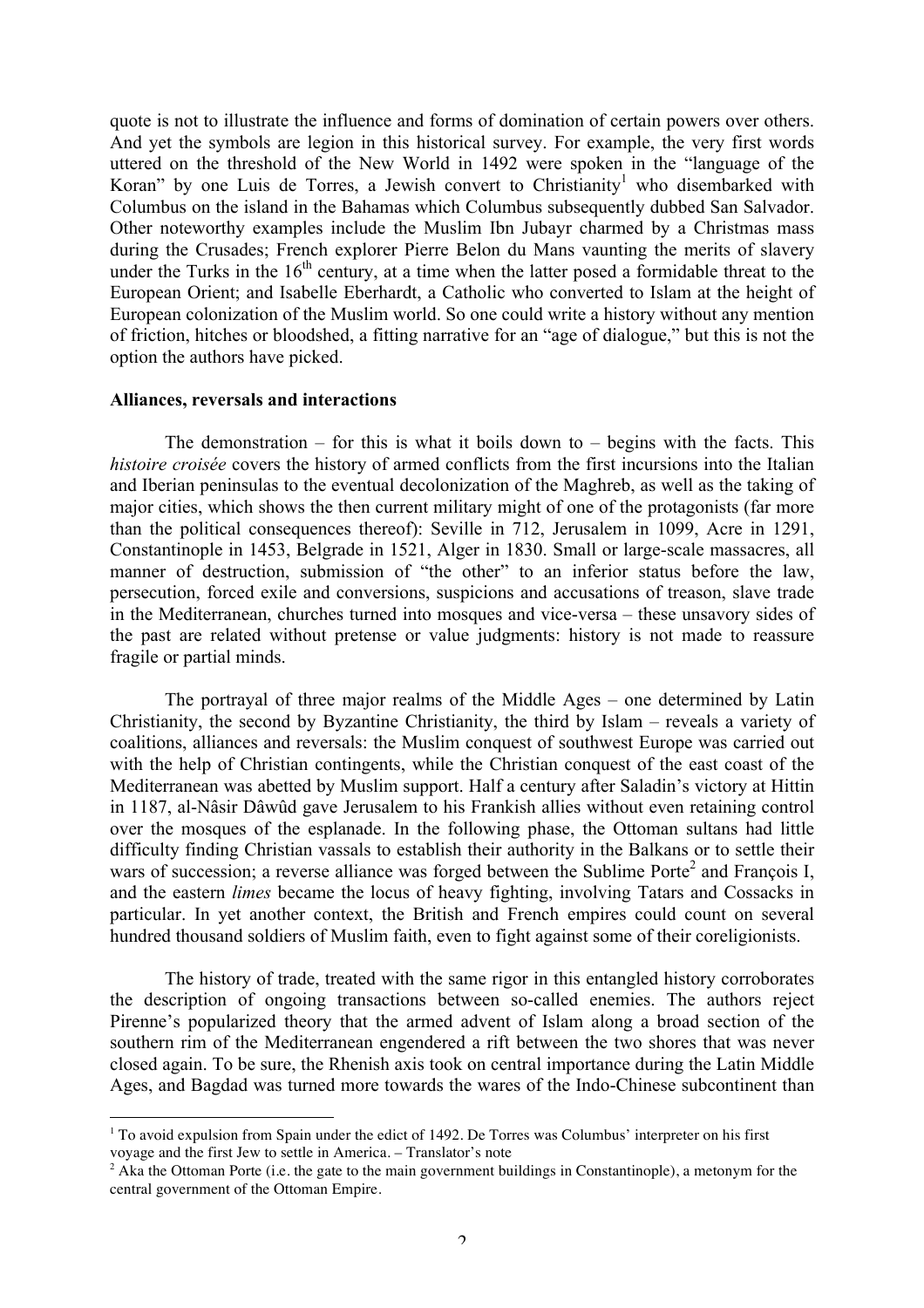towards Aachen. But the authors rightly distinguish between the phases of conquest and those in which new social relations were established, and they point out that the "boundaries between war, race, piracy and trade were […] very blurred."

The Caliphate of Cordoba traded with the Christian realms, and the Latin Kingdom of Jerusalem as well as the County of Tripoli were not cut off from a hinterland containing Muslim and Christian populations in proportions far different from those today. The islands (Sicily, Crete, Cyprus, Malta, Balearics) switched sides according to the fortunes of war, although the population itself didn't necessarily follow the victor. Pisa, Genoa and Venice displayed an astonishing dynamism, and Byzantium, although in decline, still retained a certain sway. Its pivotal role in the arts is well known, even if the manner in which part of its ancient heritage was passed on and part of its empire was transformed into an Arab-speaking region (before rejoining and being re-adapted to the Latin world) has been a subject of recent controversy<sup>3</sup>. These interactions, although not interrupted, did undergo a relative decline between the  $16<sup>th</sup>$  and  $18<sup>th</sup>$  centuries; the territorial division was more pronounced then, even when nascent Russia is included in the overall picture. The interaction resumed, under a new balance of power, in the age of European colonization, that first wave of globalization.

# **From "barbarity" to "modernity"**

The survey juxtaposes the traces of past acts with portrayals of the protagonists at the time and their successors. The historians' provide a useful list, without claiming to be exhaustive, of the successive names of the "barbarian" and the – ever-shifting – borders keeping him away: over here, he was called Saracen, Moor, Turk, heretic, Muslim, Arab; over there, Frank, infidel, Christian, European, Westerner. John Tolan points out that the term *jihâd* was already complex from the time of Muhammad, the term *crusade* was not coined till the 13<sup>th</sup> century, and the *Reconquista* was "essentially an invention of 19<sup>th</sup>-century historiography," even if its main features had already been articulated as far back as the  $9<sup>th</sup>$ century. Gilles Veinstein provides little-known information about the quest for the "golden apple":

This fabulous fruit was the symbol of the city to be conquered, the ultimate city whose possession would mean that the [Ottoman sultan's] armies had accomplished their task and that their master would thenceforth exercise the universal domination for which he was destined.

Henry Laurens provides clues about the way in which the Arabic-speaking world assimilated and partly modified representations forged north of the Mediterranean. These depictions were meant to express an otherness, and were more often than not degrading – even racist in some cases –, in line with criteria elaborated in philosophy and the humanities at the time. The same goes for the Arabic language (less fully covered in this survey), vaunting the superiority of the Muslim believer and denigrating black Africans, who are sometimes referred to as *'abid* (slaves).

The rhetoric seconds the actions: it helps to better understand why, in the second half of the  $19<sup>th</sup>$  century, the nationality principle could be championed for the sakes of Christian populations of the Balkan peninsula, whereas North Africa "in its entirety was destined to fall

<sup>&</sup>lt;sup>2</sup><br>3 Over S. Gouguenheim's book, {*Aristote au Mont-Saint-Michel. Les racines grecques de l'Europe chrétienne}*, Paris, Seuil, 2008. See then M. Lejbowicz (dir.), {*L'Islam médiéval en terres chrétiennes. Science et idéologie}*, Éditions du Septentrion, 2009.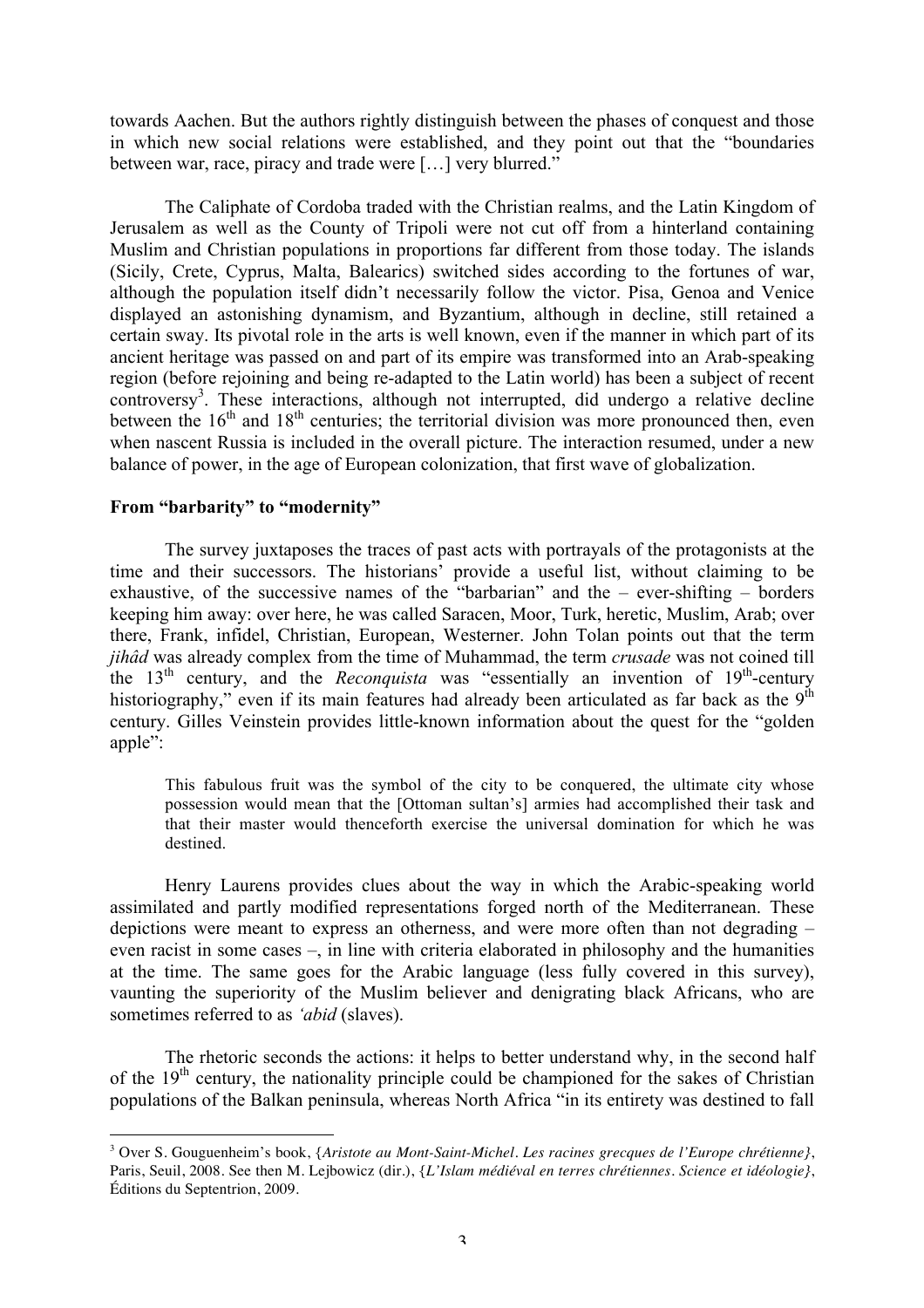under the yoke of direct colonial domination." Religion was not the only discriminating factor: Ethiopia under the rule of the Copts was bound to undergo a fate similar to that of its Sudanese neighbors, albeit belatedly and owing to Italy's ambitions.

The major shift, ushered in by the advent of modernity, began in the  $16<sup>th</sup>$  century, and although some in Europe were still resorting to the themes of the crusade even in the  $20<sup>th</sup>$ century, the population north of the Mediterranean came to define itself less and less along lines of faith. The "crisis of European conscience in the aftermath of the wars of religion" was decisive, as summed up in John Locke's exhortation: "Neither pagan nor Mahamedan nor Jew ought to be excluded from the civil rights of the Commonwealth because of his religion." A nascent body of laws began to assert itself as the universal norm following the Congress of Vienna in 1815. "Ottoman diplomacy," like that of every state entity founded since then, subsequently followed that "forced Westernization" that was antinomic to traditional law. And that was not mere show, but a fundamental transformation brought about not only by the spread of the printed book and the sweeping changes which that instrument ushered in. Ernest Renan, a champion of scientism, was out to undermine not only Islam, but Christianity and Judaism as well.

## **Call for a new inquiry**

In the backdrop to state-building and those protean entities called nations, a comparative history ought to be written of the progress towards autonomy of the law vis-à-vis all revealed scripture, and of the relationship between law and the various disciplines of knowledge. And a comparative survey of censorship should be written, one that goes beyond a merely religious framework with a view to presenting a general panorama of thought, of its media of distribution, and of universities, seminaries and other libraries.

The authors acknowledge how difficult it is to determine "what is quite simply borrowed and what is the synchronicity of evolution" – which goes to show researchers still have their work cut out for them. The authors do, however, emphasize the measurable markers of change: demographic vitality, administrative efficacy, the solidity of military infrastructure, military technology, progress in transportation and communications – elements to which one might add, without being too prosaic, the spread of the use of the fork.

But all this does not fully account for the shift in the balance of power. The deliberate choice not to treat "Islam and Christianity […] as religions" leads to a focus on politics, geopolitics and economics. It overlooks the intensive efforts at justification and reconstruction in the philosophical, anthropological and cosmological discourse of each faith which form the background to the officially proclaimed orthodoxies. This choice does not help us understand why, as Henry Laurens puts it, "Islamism became the dominant discourse in Muslim societies from the 1980s." To grasp, for example, what is involved in imported concepts like *hurrîyyat al-dhamîr* (freedom of conscience), we need more critical editions of writings in the languages of the Islamic world (Arabic, Persian and Urdu), accompanied by research findings in historical linguistics. I'd be willing to bet such an *histoire croisée* would spawn a new generation of researchers capable of defusing, along the Mediterranean littoral and beyond, the specious arguments that fuel widespread fear and hatred.

## **Related links**